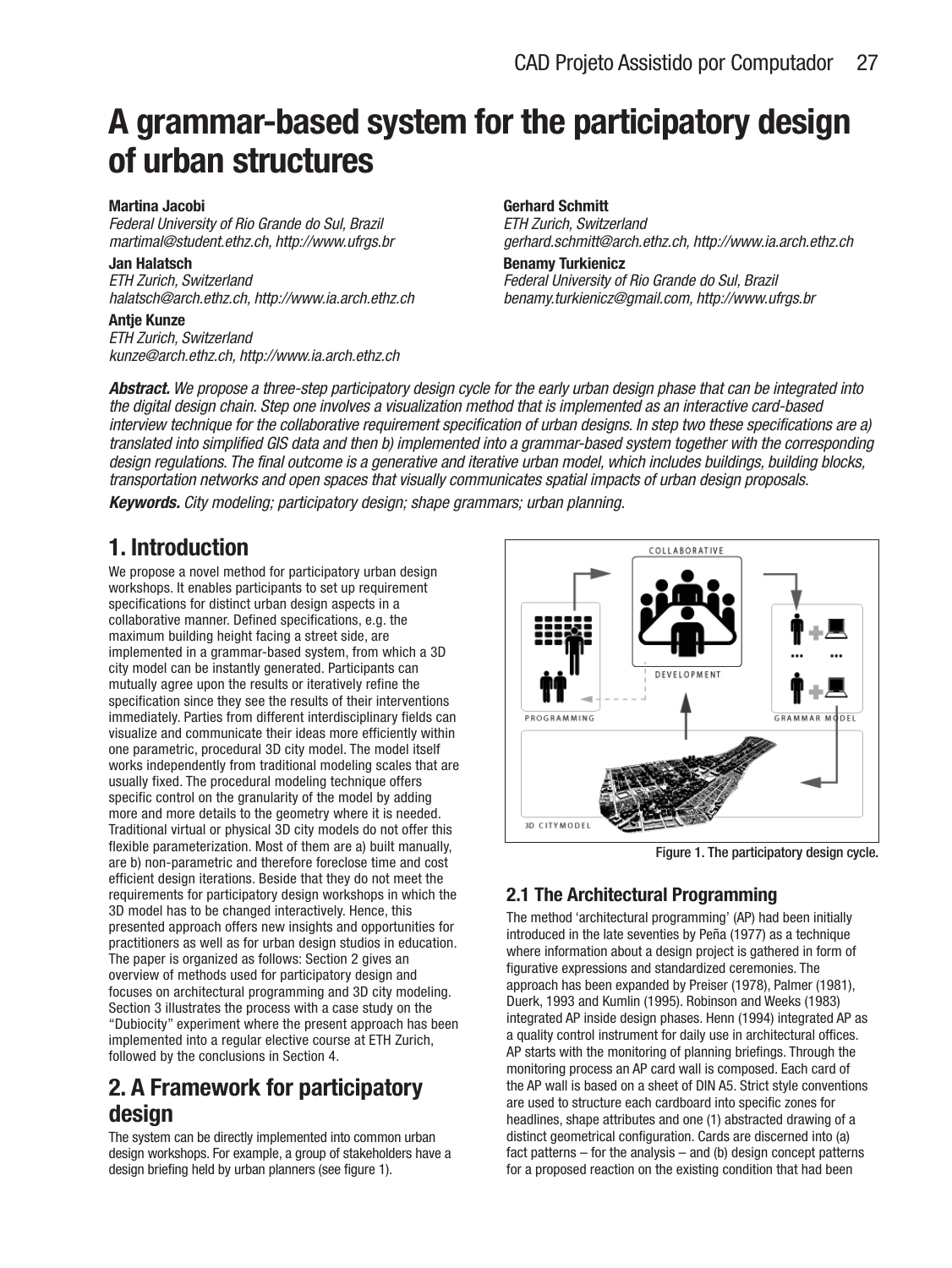# **SIGraDi 2009 sp**

discovered during the briefing. Pre-prepared definitions can be used as well since some conditions in urban planning are recurring (e.g. definition of land use, geographic orientation). The briefing team moderates the process. The resulting cards are evaluated by the participants and mutually accepted or neglected. Afterwards they are integrated into a matrix following a defined weighting for the main categories – horizontal subdivision – and urban scales – vertical subdivision. The resulting AP wall is visible to all participants and can be individually discussed.

## **2.2 The Urban Modeling**

In parallel, a scripting team encodes the geometric descriptions on the AP cards into (a) CGA shape grammar and (b) into a simplified GIS data model based on color maps. Then, the GIS model and the CGA representation are used for the automatic generation of 3D city models with Procedural's CityEngine (Procedural Inc., 2009). The resulting 3D city models include parametric buildings, building blocks, transportation networks and open spaces.

Over the last decades, a number of production systems for architectural models had evolved, such as Chomsky grammars, graph grammars, shape grammars, attributed grammars, Lsystems or set grammars (Vanegas et al., 2009). Shape grammars have been used for the analysis of several examples in architecture, such as the Palladian Villas (Stiny and Mitchell, 1978) and the Siza's Malagueira houses (Duarte, 2001). CGA shape was initially introduced by Müller et al. (2006) and was extended by Ulmer et al. (2007), Halatsch et al. (2008) with rulebased urban planning patterns and landscape patterns (Alexander et al., 1977). For more information on the CGA shape grammar and its potential use in urban planning we like to refer to Müller et al. (2006) and Halatsch et al. (2008). The resulting 3D models is evaluated and analyzed with regard to solar load with applications like CityZoom (Turkienicz et al., 2007) and Ecotect (http://www.autodesk.com).

## **3. Case study: The Dubiocity**

We tested the presented participatory design cycle in an elective course during spring semester 2009 at ETH Zurich. A no more utilized military airport in the outskirts of Zurich posed an ideal example for an experimental case study. There are plans to transform this airport with a size of 2.5 km2 into an area for residential living and other uses in the course of the next twenty years. It is located next to the city of Dübendorf with 23,000 inhabitants on 13.6 km2. Starting from that situation, the assignment was to develop a 'clean tech' city for additional 30,000 inhabitants. The land use mix proposed by the students for 'Dubiocity' integrated different functions (industrial, science, living, public building, retail). The participatory design cycle took place in the ETH Value Lab – an innovative collaborative design environment (Halatsch et al 2009) (Figure 2), which consists of five multi-touch interactive displays and a sophisticated hardware and software framework for the generation and visualization of large urban environments. It is ideal for participatory design.

## **3.1 Analysis of the planning site**

The planning site had been analyzed with the AP method, taking into account several urban scales and existing urban network connectivity. After this, a brainstorming session took place and the most important points regarding the site's potential and the new guidelines for the project were discussed. The results were translated into fact and concept sheets – the AP cards.



Figure 2. Value Lab: a collaborative design environment.



Figure 3. AP cards arranged in matrix layout.



Figure 4. Functional charts representing urban interdependencies.

## **3.2 The matrix layout**

The cards were classified into groups of key characteristics for the planning site (function, form, sustainability and time) and arranged into a matrix layout based on semantic groups (Figure 3). The importance of the cards had been weighted by the participants.

## **3.3 Function charts**

Evaluated interdependencies between weighted cards were then translated into function charts (Figure 4) to setup a system model for the then following generation of the 3D city model.